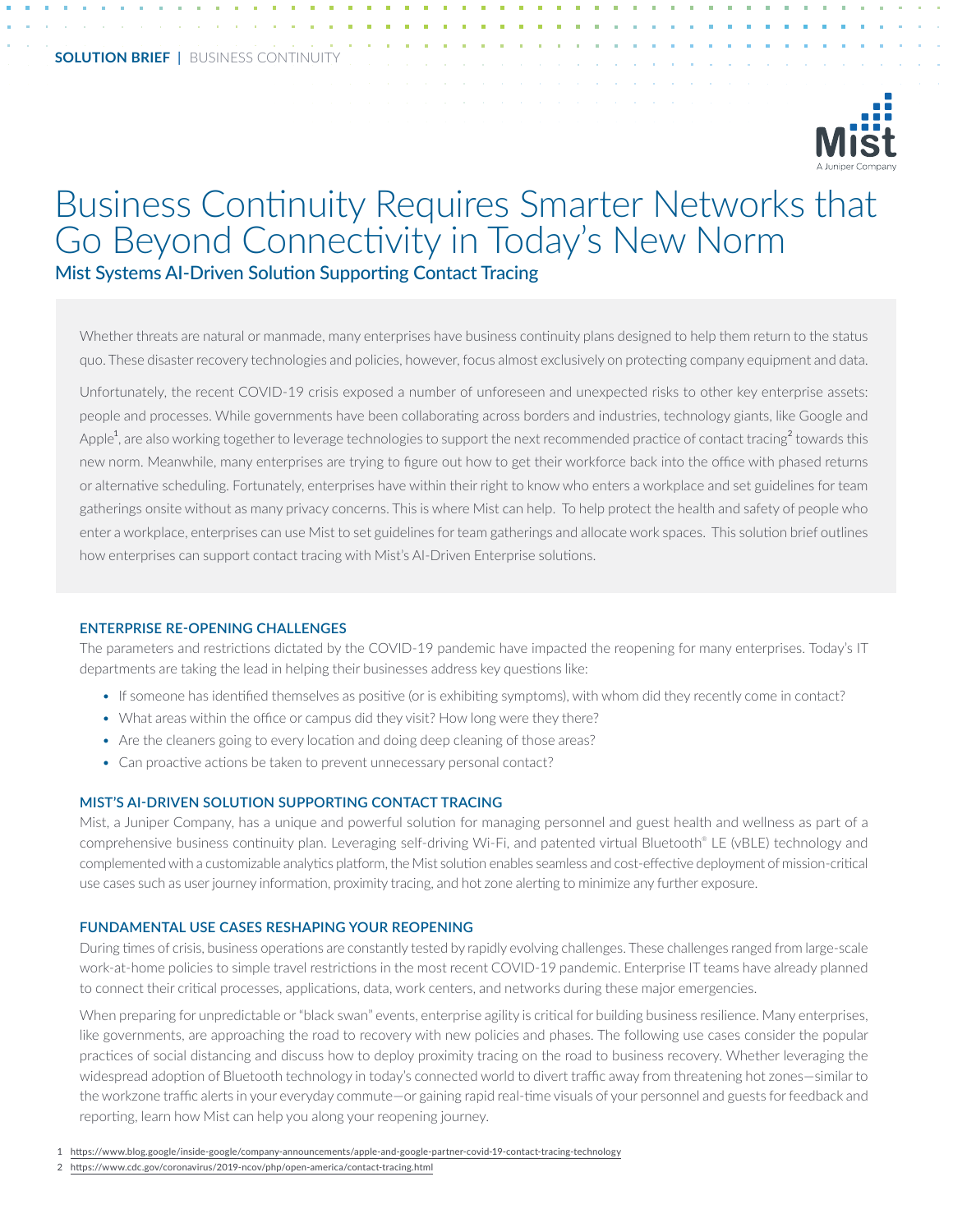## **User Journey Mapping**

The Mist Solution allows you to rewind and replay the location history of individuals<sup>3</sup> who may have self-identified to you for having been exposed to COVID-19. No longer do you need to rely on a person's memory to recall where the person has been on campus, and how much time they spent there. The Mist analytics platform will collate this data for you<sup>3</sup> to leverage and control possible further exposure of COVID-19.



## **Hot Zone Alerting**

With the Mist solution, you can disperse or divert traffic away from congested areas with real-time, location-based alerting. View trends4 over time to identify high traffic areas for proactive measures and make this data available via the mobile app to let visitors know what locations or congested areas to avoid.



## **Proximity Tracing**

Once you have the user journey, the next question is, 'Who else was there in the proximity of the exposed individual?' Leveraging Wi-Fi and Bluetooth Low Energy (BLE), Mist works with BLE enabled associate badges and/or Mobile apps with the Mist SDK integrated to provide location services. Mist Analytics Platform can process the location data and provide details on not only the impacted person's journey<sup>3</sup>, but also other people in the proximity of that individual in the past 24-48 hours or even 2 weeks or more.



## **SOLUTION COMPONENTS**

- **Access Points:** The Mist family of [access](https://www.mist.com/wireless-access-points/) points supports standardsbased Wi-Fi, vBLE, and IoT to locate and interact with individuals and devices.
- **Mist Cloud Services:** Mist's Wi-Fi [Assurance](https://www.mist.com/wi-fi-assurance/), User [Engagement](https://www.mist.com/ble-indoor-location-services/), and Asset [Visibility](https://www.mist.com/asset-visibility/) services enable basic user continuity services such as zone-based analytics and real-time reporting on hot zones by leveraging Wi-Fi and Bluetooth LE. With Mist's Premium [Analytics](https://www.mist.com/premium-analytics-service/) [Service](https://www.mist.com/premium-analytics-service/), customers can benefit from user journey reports (either via connected Wi-Fi, Bluetooth Badges, or Mobile apps), and proximity tracing and compliance reports to indicate when prescribed capacity utilization restrictions were actually followed. In addition, given the focus on sanitation and cleanliness, customers can also track areas where janitorial staff have visited after business hours to ensure they were able to direct their attention to all areas of the building.



#### 3 This is based on the ID of a device, badge, or mobile application. Specific user identities are only associated with these IDs when a) the customer has issued the device or badge using some or all of an individual's name in the device identification (e.g., J.Smith's laptop), or b) for personal devices, when the end user has chosen to use his/her name on the device (e.g., Jim's iPhone). Mobile applications using the Mist SDK only collect data as configured by the customer and transmit data directly to the customer. Mist does not process or store the data except for location information.

4 This is done based on quantity of devices and their locations, not based on individual identities.